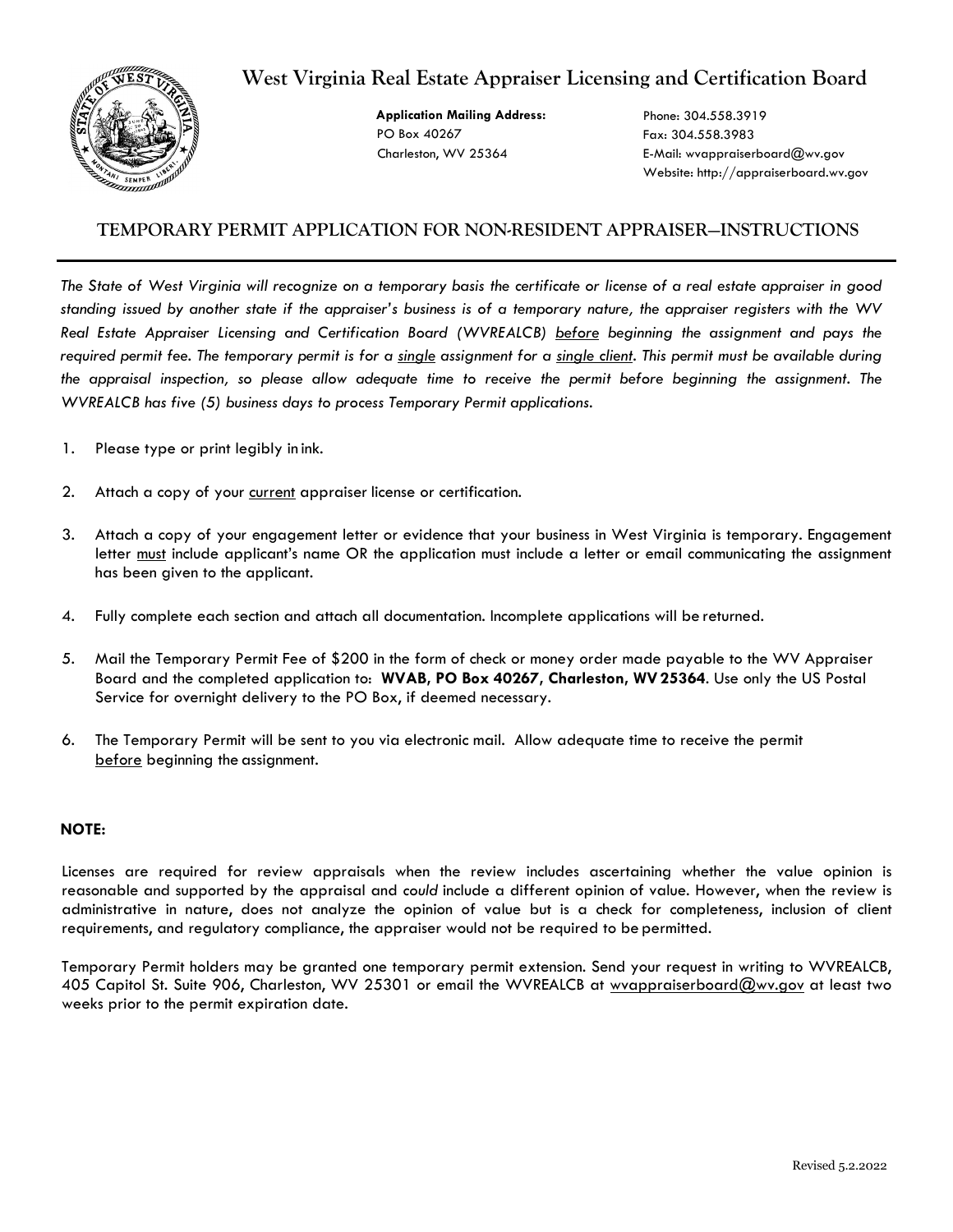

| Date Issued:<br>the control of the control of the control of the control of the control of the control of |                                              |                                     |  |  |  |
|-----------------------------------------------------------------------------------------------------------|----------------------------------------------|-------------------------------------|--|--|--|
|                                                                                                           |                                              |                                     |  |  |  |
| Patricia Rouse Pope, Executive Director                                                                   |                                              |                                     |  |  |  |
|                                                                                                           |                                              | Middle:                             |  |  |  |
|                                                                                                           |                                              |                                     |  |  |  |
|                                                                                                           |                                              |                                     |  |  |  |
|                                                                                                           | State:                                       | ZIP:                                |  |  |  |
|                                                                                                           |                                              |                                     |  |  |  |
|                                                                                                           |                                              |                                     |  |  |  |
|                                                                                                           |                                              |                                     |  |  |  |
| City:                                                                                                     | State:                                       | ZIP:                                |  |  |  |
|                                                                                                           |                                              |                                     |  |  |  |
|                                                                                                           |                                              |                                     |  |  |  |
| Resident State: New York President State:                                                                 |                                              |                                     |  |  |  |
| <b>Current License Classification:</b><br>$\Box$ State Licensed Appraiser                                 | $\Box$ State Certified Residential Appraiser | □ State Certified General Appraiser |  |  |  |

| Current License $\square$ ASC $\square$<br><b>OFFICE USE ONLY</b>            |             |
|------------------------------------------------------------------------------|-------------|
| Consent to Service $\square$ Engagement Letter $\square$ Affidavit $\square$ |             |
| Check No.: <b>Redistri</b><br>Date Rec'd:<br><b>Deposit No.:</b>             | Amt. Rec'd: |
|                                                                              |             |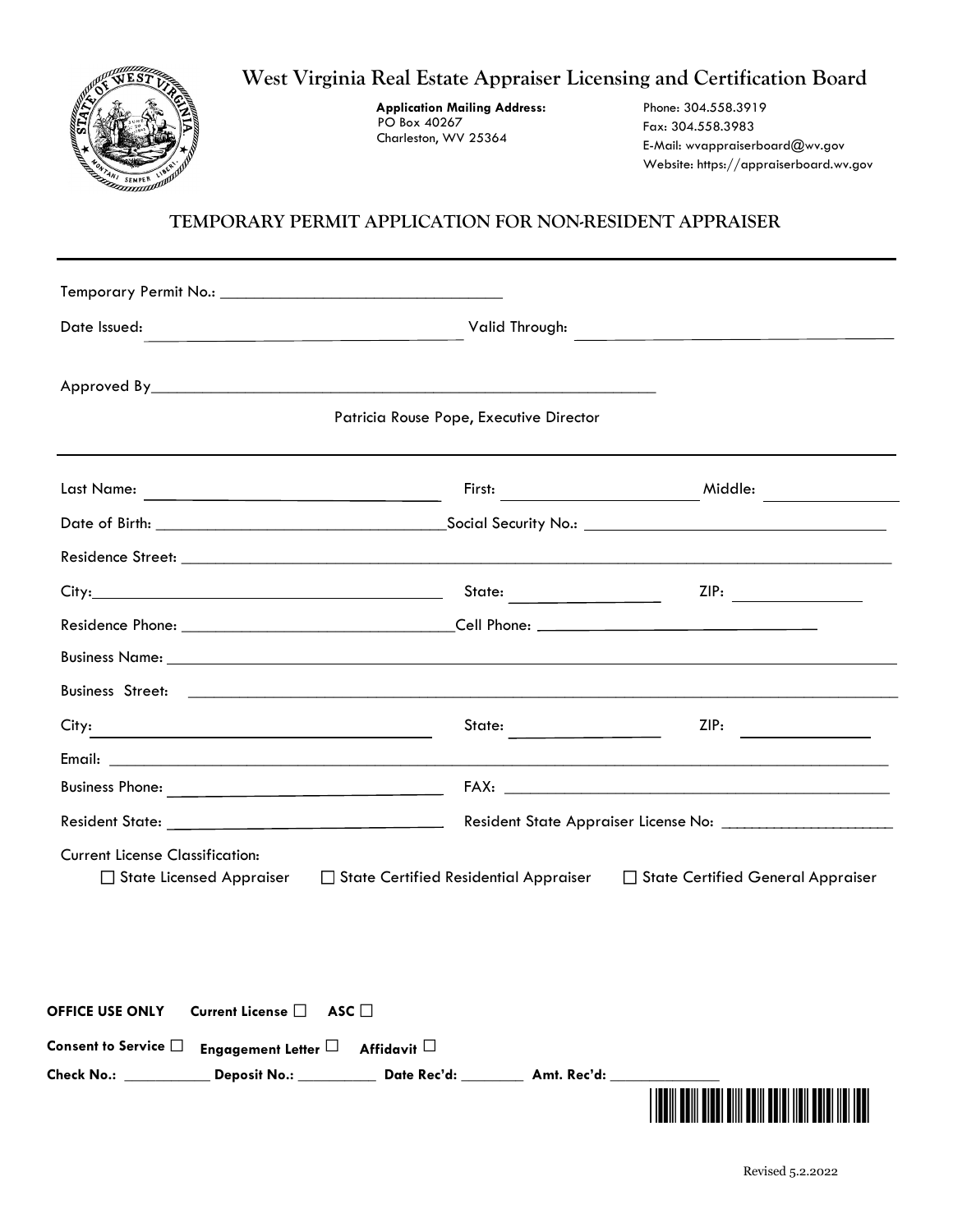1. List all states in which you currently hold a license or certification in real estate appraising and your license numbers:

#### 2. In what state were you **initially** licensed?

3. Have you ever entered a plea of nolo contendere, been found or convicted of a violation of any local, state or federal law (either felony or misdemeanor), excluding minor traffic violations (DUIs are not considered minor violations.)

□ Yes □ No (*If "yes," attach explanation that includes date, case number and court copy of final court disposition.)*

- 4. Have you or any partnership or corporation in which you are/were a legal or financial participant ever been disciplined, sanctioned or fined and/or had a license, certificate or registration suspended, revoked, surrendered or resigned by a board or agency issuing the license, certificate or registration? □ Yes □ No *(If "yes," attach explanation, including date and case number.)*
- 5. Have you ever had an application for a real estate appraiser license or certification or an application for a nonresident temporary practice permit denied?

□ Yes □ No *(If "yes," attach explanation, including date and case number.)*

#### **THE APPRAISAL ASSIGNMENT Per Engagement Letter**

| Name of Client:                                                                                          |  |  |  |  |  |
|----------------------------------------------------------------------------------------------------------|--|--|--|--|--|
|                                                                                                          |  |  |  |  |  |
|                                                                                                          |  |  |  |  |  |
|                                                                                                          |  |  |  |  |  |
| Specific property address(es) to be appraised. You must include street address, city, county, and state: |  |  |  |  |  |
|                                                                                                          |  |  |  |  |  |
| Type of property being appraised (i.e., residential, industrial, commercial, farmland, timber, etc.):    |  |  |  |  |  |
|                                                                                                          |  |  |  |  |  |
|                                                                                                          |  |  |  |  |  |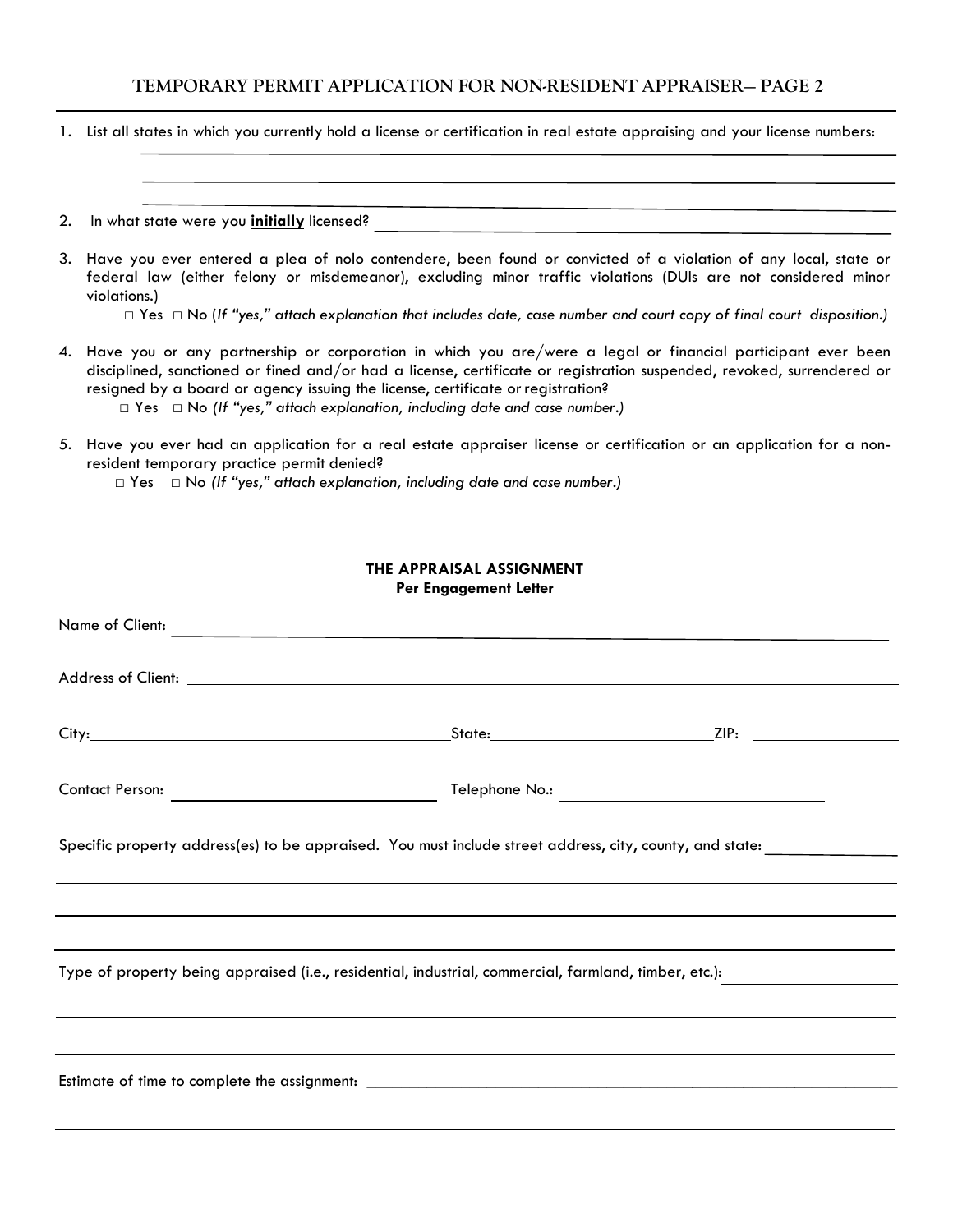## **OATH & AFFIDAVIT**

### **I HEREBY:**

- 1. Acknowledge that I have read and understand the questions in this application and have answered them truthfully and completely.
- 2. Agree to comply with the standards set forth in the West Virginia Code and Rules promulgated thereto and understand the types of misconduct for which disciplinary proceedings may be initiated against me.
- 3. Acknowledge that my failure to make a full and accurate disclosure of any information requested may result in the denial and/or revocation of my application for a temporary permit.
- 4. Agree to provide additional information or documentation that may be necessary to verify information disclosed in this application.
- 5. Authorize any agency of federal, state or local government, consumer reporting agency, present or former employer, or any other individual, partnership, corporation or association, in this or any state, or its representatives, to furnish any information bearing upon my background for honesty, trustworthiness, integrity and competence to transact business as a real estate appraiser in such manner as to safeguard the interests of the public. Such information may include, but is not limited to, records of any convictions for misdemeanors and/or felonies, the circumstances involved in any such convictions, and the suspension, revocation or surrender of my license authorizing me to engage in any profession or occupation.
- 6. Acknowledge that I understand that the temporary practice permit is not valid for any individual other than myself.
- 7. Agree to develop and issue the appraisal report in conformance with the edition of the Uniform Standards of Professional Appraisal Practice (USPAP) in effect at the time the appraisal report is issued.
- 8. Acknowledge that my license/certification is in good standing in all states in which I am licensed/certified and that the foregoing statements are true and correct to the best of my knowledge and belief and that I have not suppressed or excluded any information that may have a bearing on this application.
- 9. Understand that I am not allowed to practice real estate appraisal activity in West Virginia until my application is approved and I have the Temporary Practice Permit in my possession.

| provided within and attached hereto is true and correct to the best of my knowledge. |  |
|--------------------------------------------------------------------------------------|--|
|                                                                                      |  |
|                                                                                      |  |
|                                                                                      |  |
|                                                                                      |  |
|                                                                                      |  |